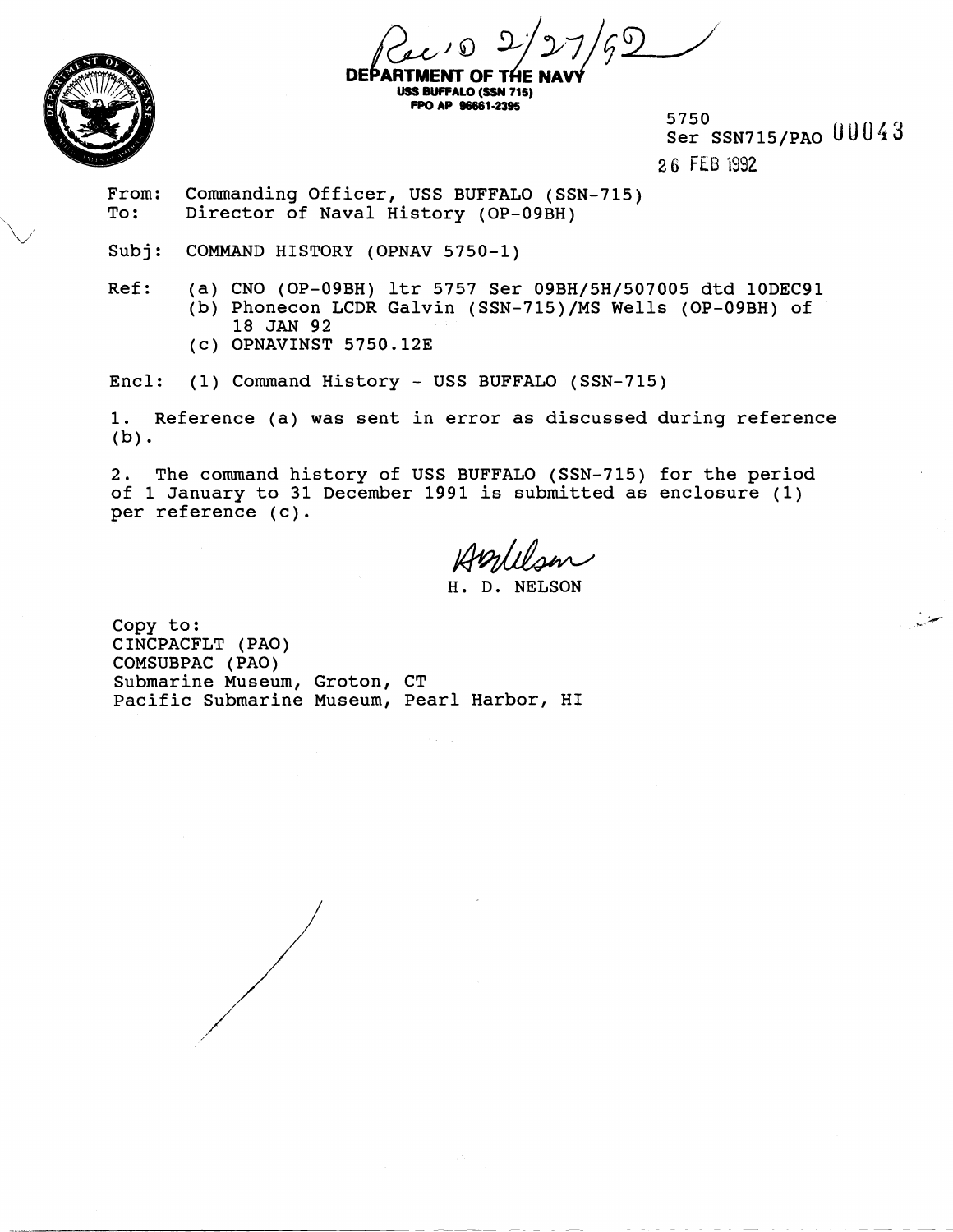## I. COMMAND COMPOSITION AND ORGANIZATION

Commanding Officer - Commander Hugh D. Nelson, USN Immediate Superior in Command (ISIC) - Commander, Submarine Squadron 7 Type Commander (TYC0M)- Commander, Submarine Force, U. S. Pacific Fleet Homeport- Naval Submarine Base, Pearl Harbor Hawaii Primary Mission - Anti-Submarine Warfare

| Ship's Complement: 13 Officers |                         |
|--------------------------------|-------------------------|
|                                | 14 Chief Petty Officers |
|                                | 120 Enlisted Men        |

#### II. **CHRONOLOGY**

|               | 3 JAN       | <b>FAST CRUISE</b>                                           |
|---------------|-------------|--------------------------------------------------------------|
|               | 4 JAN       | WEAPONS LOAD                                                 |
|               | 7 JAN       | <b>WEAPONS LOAD</b>                                          |
|               | $9-10$ JAN  | SAFETY STAND DOWN                                            |
|               | 6 FEB       | <b>FAST CRUISE</b>                                           |
|               | 7 FEB       | <b>WEAPONS LOAD</b>                                          |
|               | $8-16$ FEB  | <b>SEA TRIALS</b>                                            |
|               |             | 16 FEB-22 MAR PRE-DEPOT MODERNIZATION PERIOD (DMP) UPKEEP IN |
|               |             | <b>BANGOR WASHINGTON</b>                                     |
|               | 14 MAR      | CMS INSPECTION                                               |
|               | $22-23$ MAR | EASTPAC OPERATIONS                                           |
|               | $23-25$ MAR | LIBERTY PORT CALL ESQUIMALT, CANADA                          |
| 25 MAR- 1 APR |             | EASTPAC OPERATIONS                                           |
|               | $4-8$ APR   | LOCAL OPERATIONS                                             |
| $9-19$ APR    |             | UPKEEP AND SHIPYARD TECHNICAL AVAILABILITY                   |
|               | 18 APR      | <b>AWARDS CEREMONY</b>                                       |
|               | 18 APR      | CAPTAIN EDWARD F. NEY AWARD INSPECTION                       |
|               | 2 MAY       | DRY DOCKED, START OF DEPOT MODERNIZATION PERIOD              |
|               | $2$ MAY     | SHIFT FROM SUBMARINE SQUADRON 1 TO SQUADRON 7                |
|               | 3 MAY       | ENLISTED SUBMARINE BIRTHDAY BALL                             |
|               | 4 MAY       | OFFICER SUBMARINE BIRTHDAY BALL                              |
|               | 1 AUG       | COMMAND INSPECTION                                           |
|               | 12 DEC      | SHIP'S FORCE CHRISTMAS PARTY                                 |
|               | 13 DEC      | EXECUTIVE OFFICER RELIEF                                     |
|               | 21 DEC      | CHILDREN'S CHRISTMAS PARTY                                   |
| 20-30 DEC     |             | CHRISTMAS STAND DOWN                                         |

## 111. NARRATIVE

USS BUFFALO (SSN-715) started the year clearing A-6 Pre-Depot Modernization Period (DMP) inspection discrepancies.

BUFFALO departed her home port of Pearl Harbor, Hawaii on February 8, 1991, for Sea Trials and her transit to the Eastern Pacific Ocean.

BUFFALO'S first port of call was to Bangor, Washington on February 16, where she completed an A-3 upkeep prior to DMP.

 $\text{Encl} (1)$